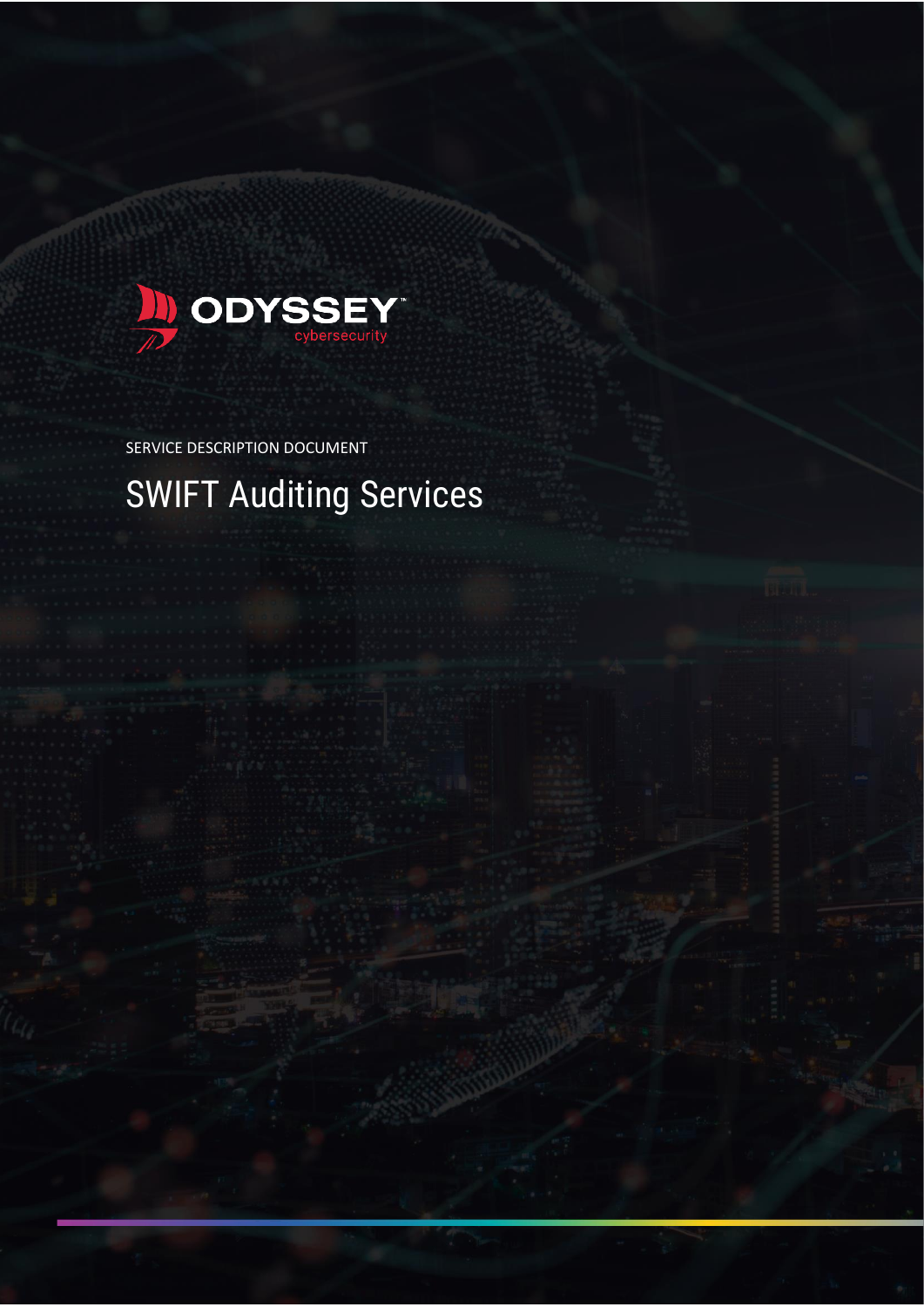# **Discover**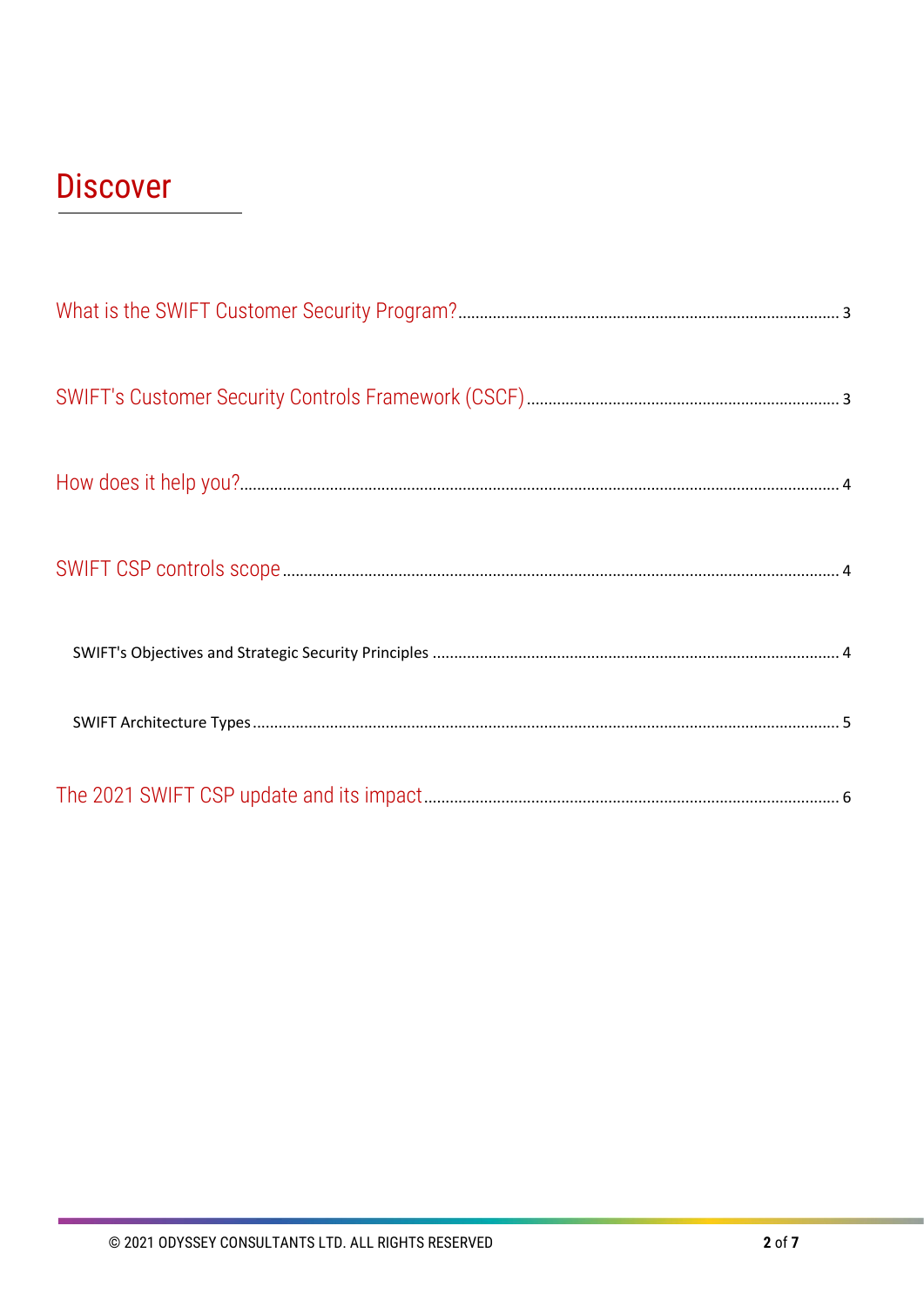## SWIFT CSP Assessment Provider

#### <span id="page-2-0"></span>What is the SWIFT Customer Security Program?

The digital threats faced by the financial sector have never been greater. Since 2016, there has been a continued expansion of the information-threat landscape, with SWIFT users receiving attacks of increasing levels of sophistication. The Tactics, Techniques and Procedures (TTPs) have changed as institutions strengthened security measures. The persistence of such threats underlines the importance of remaining vigilant and proactive in the long-term. While SWIFT users are responsible for protecting their own environments when accessing the SWIFT network, the Customer Security Programme (CSP) was introduced to support them by driving industry-wide collaboration in the fight against cyber fraud. The CSP establishes a common set of security controls known as the Customer Security Controls Framework (CSCF), which is designed to help users secure their local environments and foster a more secure financial ecosystem.

#### <span id="page-2-1"></span>SWIFT's Customer Security Controls Framework (CSCF)

The SWIFT Customer Security Controls Framework (CSCF) consists of both mandatory and advisory security controls for SWIFT users. Mandatory security controls establish a security baseline for the entire SWIFT community, and must be implemented by all users on their local SWIFT infrastructure. These mandatory controls were prioritized to set a realistic goal for near-term, tangible security gain and risk reduction. Moreover, optional advisory controls are based on good practice that SWIFT only recommends users to implement. Over time, mandatory controls may change due to the evolving threat landscape, and some advisory controls may become mandatory.

<span id="page-2-2"></span>The CSP is designed to be a collaborative effort between SWIFT and its users to strengthen the overall security of the financial ecosystem. All users must therefore read the controls set out in this document carefully, and prepare their own organization accordingly for effective implementation.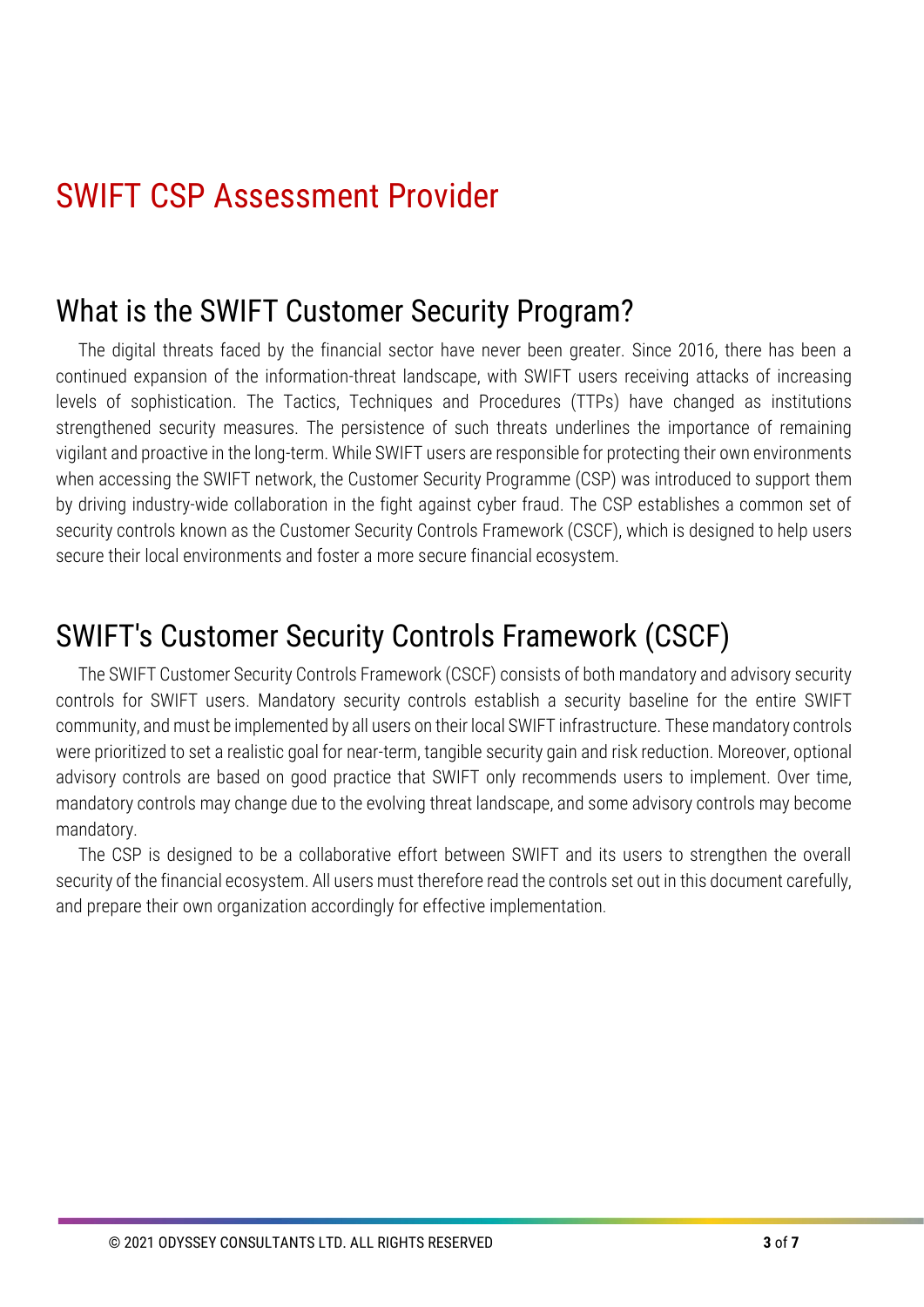### How does it help you?

The financial industry is truly global, and so are the cyber challenges it faces. What happens to one company in one location can have global implications.

Companies do not operate in a vacuum, therefore, all SWIFT users are part of a broader ecosystem. Even with strong security measures in place, attackers are growing more and more sophisticated, and you must assume that you are already the target of targeted cyberattack campaigns. This is why it is also vital to manage security risk in your interactions and relationships with counterparties.

SWIFT has requested users to set up these cybersecurity controls by 31 December 2017, and to update their systems according to CSP requests on an annual basis. The CSP compliance will come through self-attestation. SWIFT has already [announced updates](https://www2.deloitte.com/content/dam/Deloitte/be/Documents/risk/be-ra-swift-csp-update.pdf) to the Customer Security Controls Framework for attestation in 2021.

SWIFT encourages its users to implement and monitor these customer security controls as part of a broader cybersecurity risk management program, which should be regularly evaluated and adjusted based on leading industry practices as well as changes to the individual users' security posture and infrastructure.

Securing your local SWIFT-related infrastructure and putting in place the right people, policies and practices, are critical to avoiding cyber-related fraud.

#### <span id="page-3-0"></span>SWIFT CSP controls scope

The scope of the related security controls encompasses a defined set of components in the user's local environment.

In supporting the adoption of the controls, SWIFT has developed a process that requires users to attest compliance against the mandatory and the optional advisory security controls. Users are asked to submit an attestation into the KYC Security Attestation application (KYC-SA). By the end of each year, users must attest compliance with the mandatory and optional advisory security controls as documented in the CSCF in effect at that time. A new version of the CSCF is typically published in early July, listing the mandatory and advisory controls users need to attest against as from July of the following year when implemented in the KYC-SA. To illustrate, users must attest between July and December 2021 against the security controls listed in the CSCF v2021 published mid-2020.

#### <span id="page-3-1"></span>SWIFT's Objectives and Strategic Security Principles

The SWIFT Customer Security Controls Framework is made out of three objectives and seven strategic security principles. The framework is applicable to four types of SWIFT user architectures, titled A1, A2, A3, and B. SWIFT users must first identify which architecture applies to them before implementing the applicable controls.

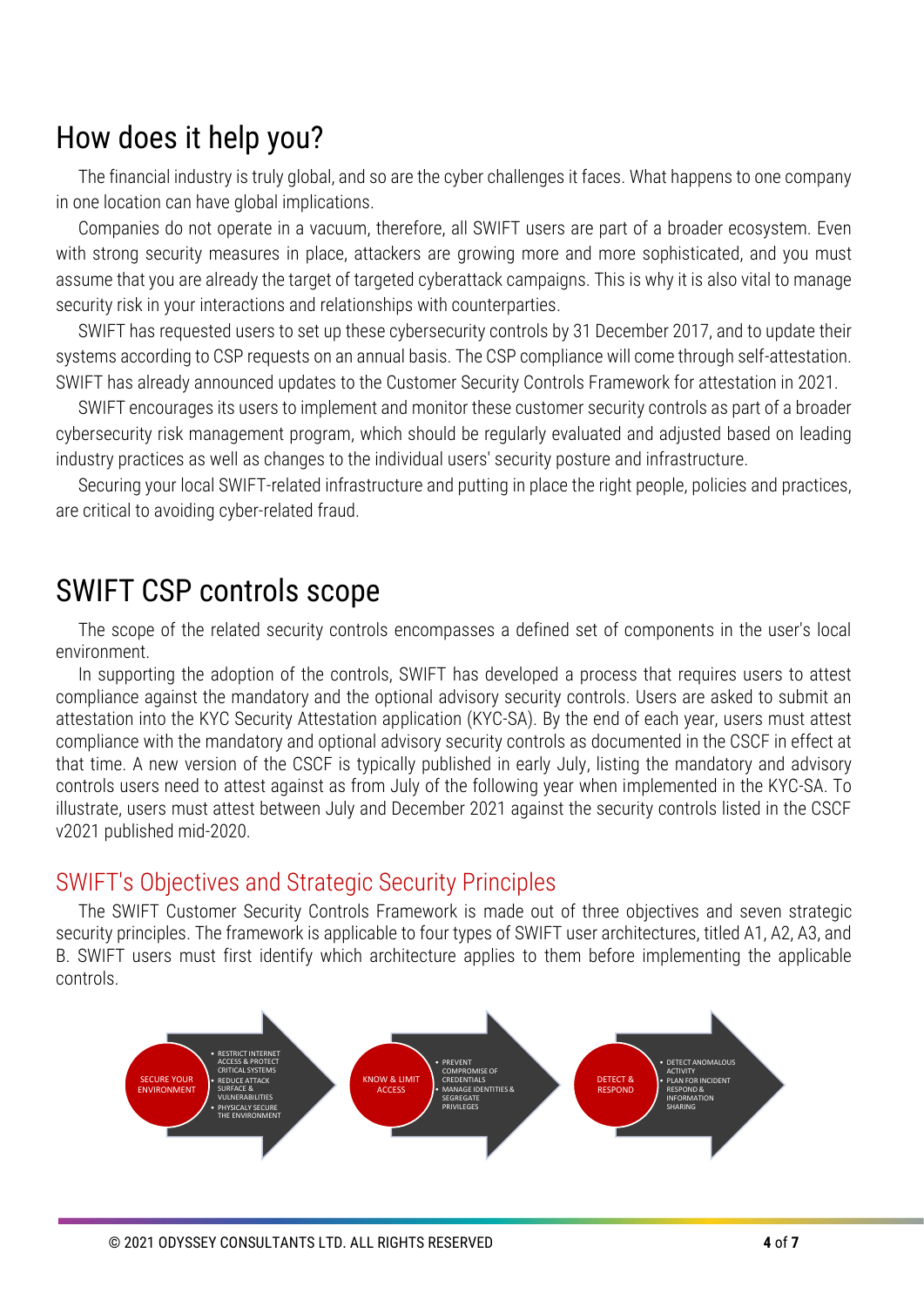#### <span id="page-4-0"></span>SWIFT Architecture Types

Architecture A1 – Users owning the communication interface (and generally the messaging interface) The communication interface is owned by the user. Users that do not own a messaging interface but own a communication interface only are also considered as architecture A1. The architecture A1 architecture type also includes hosted solutions where the user owns the license for the communication interface that a) they operate on behalf of other user(s), or b) is operated on their behalf by a third party within or (hosted) outside the user's environment.

Architecture  $A2$  – Users owning the messaging interface but not the communication interface. The messaging interface is owned, but a service provider (for example, a service bureau, SWIFT or a group hub) owns the license for the communication interface. This architecture type also includes hosted solutions where the user has the license for the messaging interface that is operated for himself by a third party or a service provider.

Architecture  $A3 - A$  SWIFT connector is used within the user environment to facilitate application-to-application communication with an interface at a service provider (for example, a service bureau, a group hub) or with SWIFT services (such as Alliance Cloud, Alliance Lite 2, and in the future, a messaging service or the Transaction Platform exposed by SWIFT).

Optionally, this setup can be used in combination with a GUI solution (user-to-application). In such case, controls pertaining to the GUI also have to be implemented. This architecture type also includes hosted solutions of the SWIFT connector.

Architecture  $AA - A$  server running software application (for example, a file transfer solution or middleware system that are customer connectors) is used within the user environment to facilitate application-to-application communication with an interface at a service provider (for example, a service bureau, a Lite2 Business Application provider or a group hub).

This specific architecture will require some users to adopt the Architecture A4:

- Users that previously attested as B Architectures when using, as customer connector, a middleware server.

- Users that previously attested as A3 Architecture when using, as connector, a file transfer solution or a middleware server.

Those users will have to consider the controls having middleware server in-scope.

To pave the way for the future, this type A4 architecture also includes customer connectors being own applications used within the user's environment that implement SWIFT API's to directly connect and transmit independently business transactions to SWIFT services (a future messaging service or the Transaction Platform exposed by SWIFT). The own implementation of the SWIFT API's (using either the specifications or integrating the SWIFT SDK makes such applications a custom-made API endpoint, referred to as a customer connector or non-SWIFT footprint). This last setup can also integrate a GUI solution (user-to-application). In such a case, controls relevant to the GUI must be implemented as well.

Architecture  $B -$  No local user footprint. No SWIFT-specific infrastructure component is used within the user environment. Two types of setups are covered by this architecture type: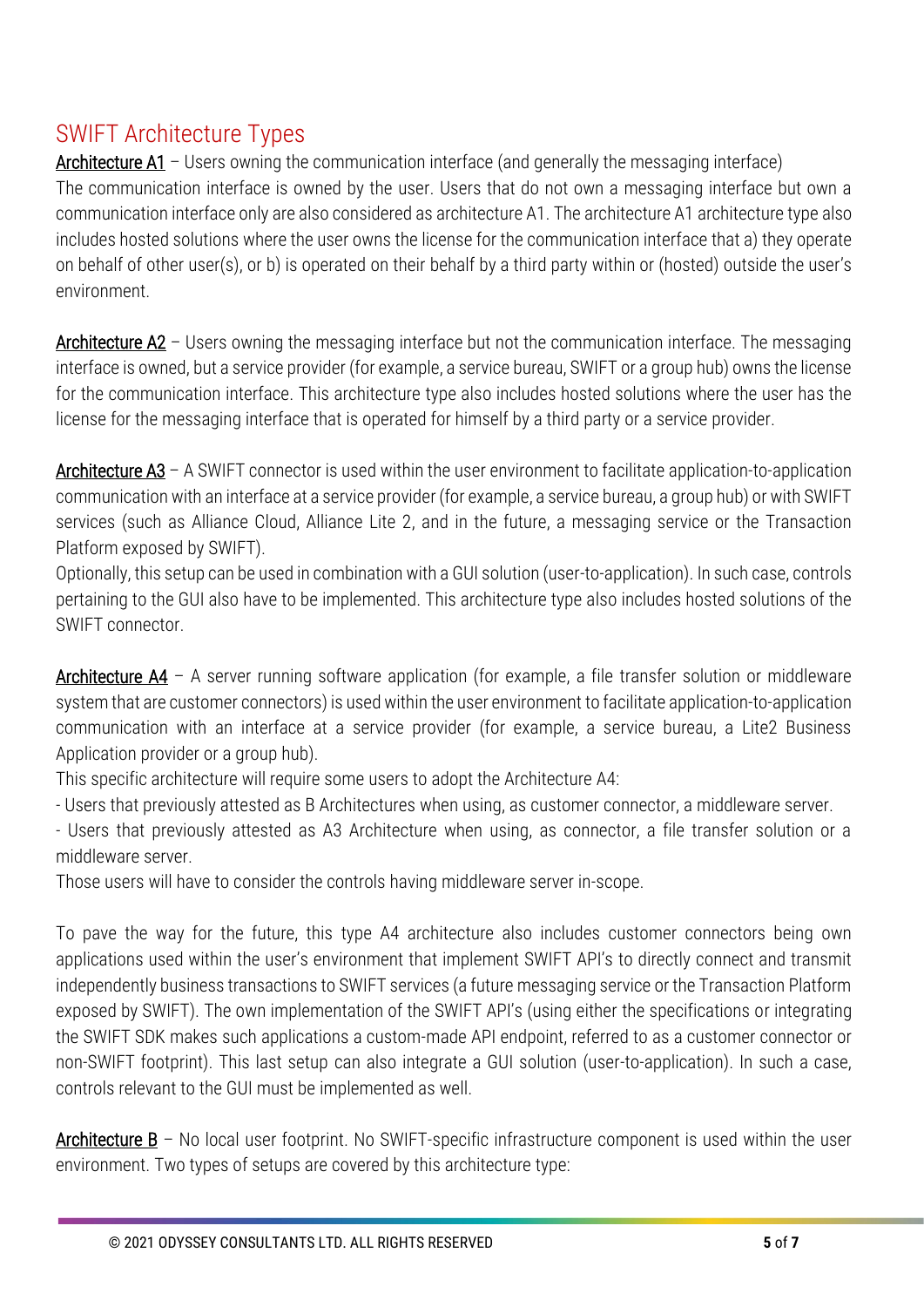− Users only access SWIFT messaging services via a GUI application at the service provider (user-toapplication). The PC or device used by those users to submit or affect business transactions must be considered as a general-purpose operator PC, and protected accordingly.

− Users' back office applications communicate directly with the service provider (application-to-application) using APIs from the service provider or a Middleware client, without connecting or independently transmitting business transactions to SWIFT Alliance Cloud, a SWIFT messaging service, the SWIFT API Gateway or, in the future, the Transaction Platform exposed by SWIFT. In such a case, the service provider has to ensure the security of their environment and that of the data exchange, with the user in line with the CSCF controls. Categorizing this setup as architecture type B is in line with the scope of the security controls, which excludes user back-office applications. However, SWIFT strongly recommends already implementing the type A4 architecture controls on these applications, integrating API or a Middleware client.

<span id="page-5-0"></span>This architecture type also includes users who only access with a browser, SWIFT messaging services (user-toapplication) exposed by Alliance Cloud and Alliance Lite2. PCs used by those users to submit or affect business transactions must be considered as (general purpose) operator PCs and protected accordingly.

#### The 2021 SWIFT CSP update and its impact

Moreover, from mid-2021, all users will be obligated to perform "Community Standard Assessments". This means that all attestations submitted in 2021 under the CSCF v2021 also require an independent assessment. A user can do this in either of two ways:

1. External assessment by an independent external organization, which has existing cybersecurity assessment experience, and individual assessors who have relevant security industry certification(s), or

2. Internal assessment by a user's second or third line of defense function (such as compliance, risk management or internal audit) or its functional equivalent [as appropriate], which is independent from the first line of defense function that submitted the attestation (such as the CISO office) or its functional equivalent [as appropriate]. As per external assessors, those undertaking the assessment work should possess recent and relevant experience in the assessment of cyber-related security controls.

Last, separate and distinct from the above two categories, SWIFT also reserves the right to seek independent external assurance to verify the veracity of their self-attestation, as outlined in the Customer Security Controls Policy (CSCP). These are called "SWIFT-Mandated assessments".

SWIFT-Mandated assessments must cover all SWIFT mandatory controls applicable to the user's architecture type as defined in the version of the CSCF applicable at the time the assessment is conducted, even if the assessment request relates to an attestation submitted under a prior version of the CSCF.